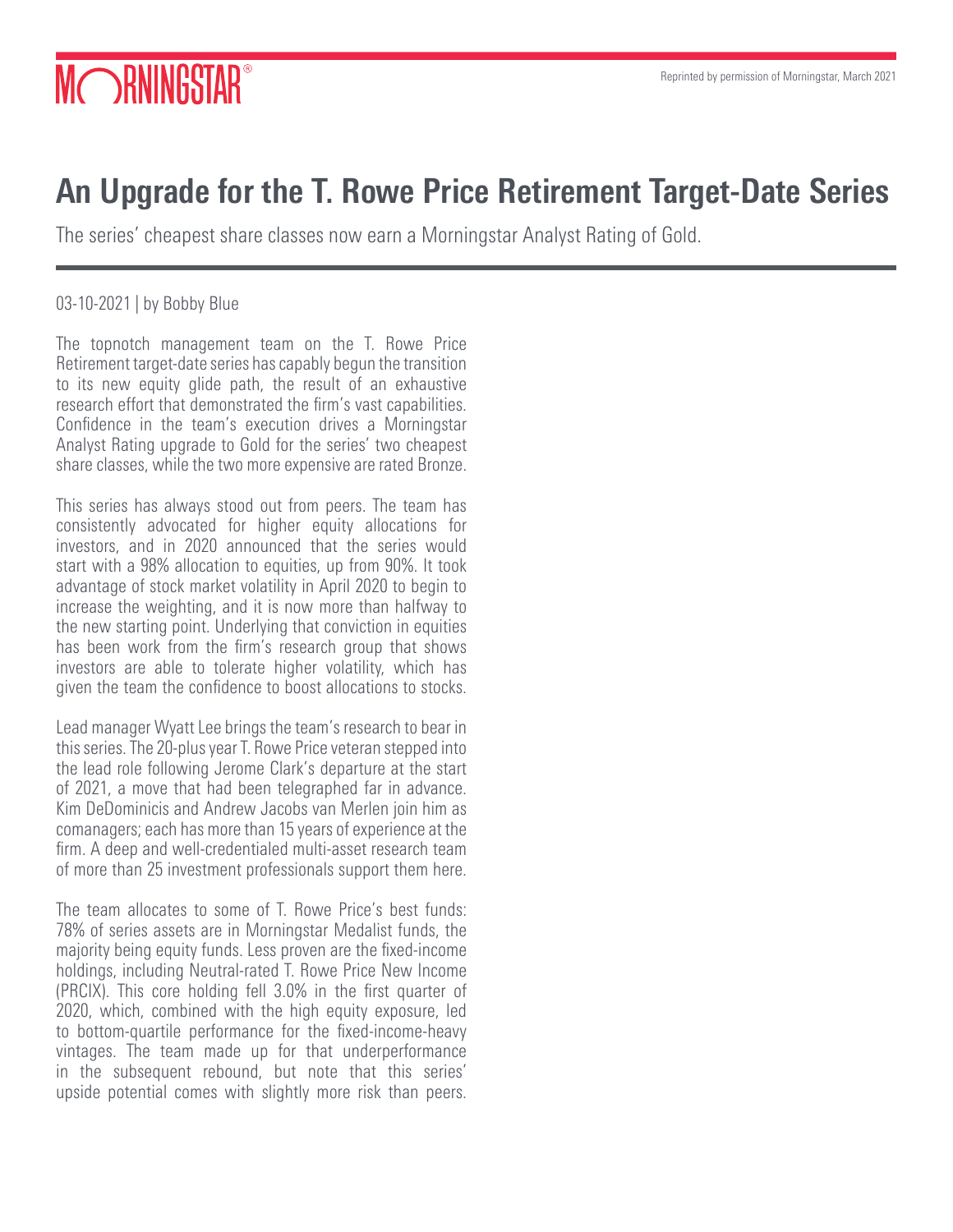## **EXPLANATORY NOTES—ARTICLE REPRINT**

*Morningstar, "An Upgrade for the T. Rowe Price Retirement Target-Date Series," March 10, 2021*

Retirement 2005-2060 Funds Investor Class Gold Ratings as of February 19, 2021. Analyst Ratings for other share classes or other T. Rowe Price target date series may differ. The 2065 vintage has not been rated due to its limited history.

The Morningstar Analyst Rating™ is not a credit or risk rating. It is a subjective evaluation performed by Morningstar's manager research group, which consists of various Morningstar, Inc. subsidiaries ("Manager Research Group"). In the United States, that subsidiary is Morningstar Research Services LLC, which is registered with and governed by the U.S. Securities and Exchange Commission. The Manager Research Group evaluates funds based on five key pillars, which are process, performance, people, parent, and price. The Manager Research Group uses this five-pillar evaluation to determine how they believe funds are likely to perform relative to a benchmark over the long term on a risk adjusted basis. They consider quantitative and qualitative factors in their research. For actively managed strategies, people and process each receive a 45% weighting in their analysis, while parent receives a 10% weighting. For passive strategies, process receives an 80% weighting, while people and parent each receive a 10% weighting. For both active and passive strategies, performance has no explicit weight as it is incorporated into the analysis of people and process; price at the share-class level (where applicable) is directly subtracted from an expected gross alpha estimate derived from the analysis of the other pillars. The impact of the weighted pillar scores for people, process and parent on the final Analyst Rating is further modified by a measure of the dispersion of historical alphas among relevant peers. For certain peer groups where standard benchmarking is not applicable, primarily peer groups of funds using alternative investment strategies, the modification by alpha dispersion is not used.

The Analyst Rating scale is Gold, Silver, Bronze, Neutral, and Negative. For active funds, a Morningstar Analyst Rating of Gold, Silver, or Bronze reflects the Manager Research Group's expectation that an active fund will be able to deliver positive alpha net of fees relative to the standard benchmark index assigned to the Morningstar category. The level of the rating relates to the level of expected positive net alpha relative to Morningstar category peers for active funds. For passive funds, a Morningstar Analyst Rating of Gold, Silver, or Bronze reflects the Manager Research Group's expectation that a fund will be able to deliver a higher alpha net of fees than the lesser of the relevant Morningstar category median or 0. The level of the rating relates to the level of expected net alpha relative to Morningstar category peers for passive funds. For certain peer groups where standard benchmarking is not applicable, primarily peer groups of funds using alternative investment strategies, a Morningstar Analyst Rating of Gold, Silver, or Bronze reflects the Manager Research Group's expectation that a fund will deliver a weighted pillar score above a predetermined threshold within its peer group. Analyst Ratings ultimately reflect the Manager Research Group's overall assessment, are overseen by an Analyst Rating Committee, and are continuously monitored and reevaluated at least every 14 months.

For more detailed information about Morningstar's Analyst Rating, including its methodology, please go to https://shareholders.morningstar.com/investor-relations/governance/Compliance-Disclosure/default.aspx.

**The Morningstar Analyst Rating (i) should not be used as the sole basis in evaluating a fund, (ii) involves unknown risks and uncertainties which may cause the Manager Research Group's expectations not to occur or to differ significantly from what they expected, and (iii) should not be considered an offer or solicitation to buy or sell the fund.**